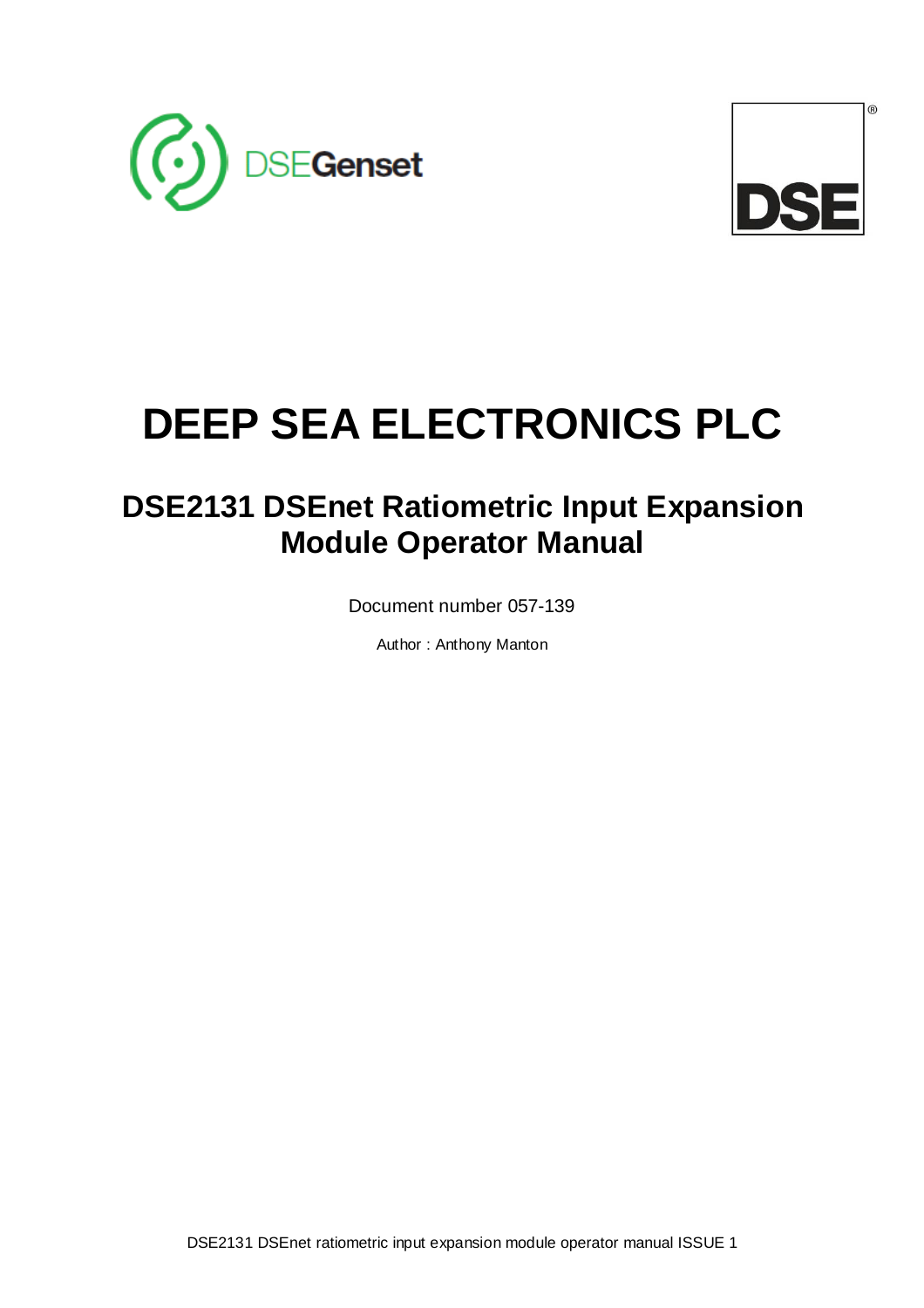

Deep Sea Electronics Plc Highfield House Hunmanby North Yorkshire YO14 0PH ENGLAND

Sales Tel: +44 (0) 1723 890099 Sales Fax: +44 (0) 1723 893303

E-mail : sales@Deepseaplc.com Website : www.deepseaplc.com

DSE2131 DSEnet ratiometric input expansion module

© Deep Sea Electronics Plc

All rights reserved. No part of this publication may be reproduced in any material form (including photocopying or storing in any medium by electronic means or other) without the written permission of the copyright holder except in accordance with the provisions of the Copyright, Designs and Patents Act 1988.

Applications for the copyright holder's written permission to reproduce any part of this publication should be addressed to Deep Sea Electronics Plc at the address above.

Any reference to trademarked product names used within this publication is owned by their respective companies.

Deep Sea Electronics Plc reserves the right to change the contents of this document without prior notice.

#### **Amendments since last publication**

| Amd. No. | Comments      |
|----------|---------------|
|          | First release |
|          |               |
|          |               |

Typeface : The typeface used in this document is Arial. Care should be taken not to mistake the upper case letter I with the numeral 1. The numeral 1 has a top serif to avoid this confusion.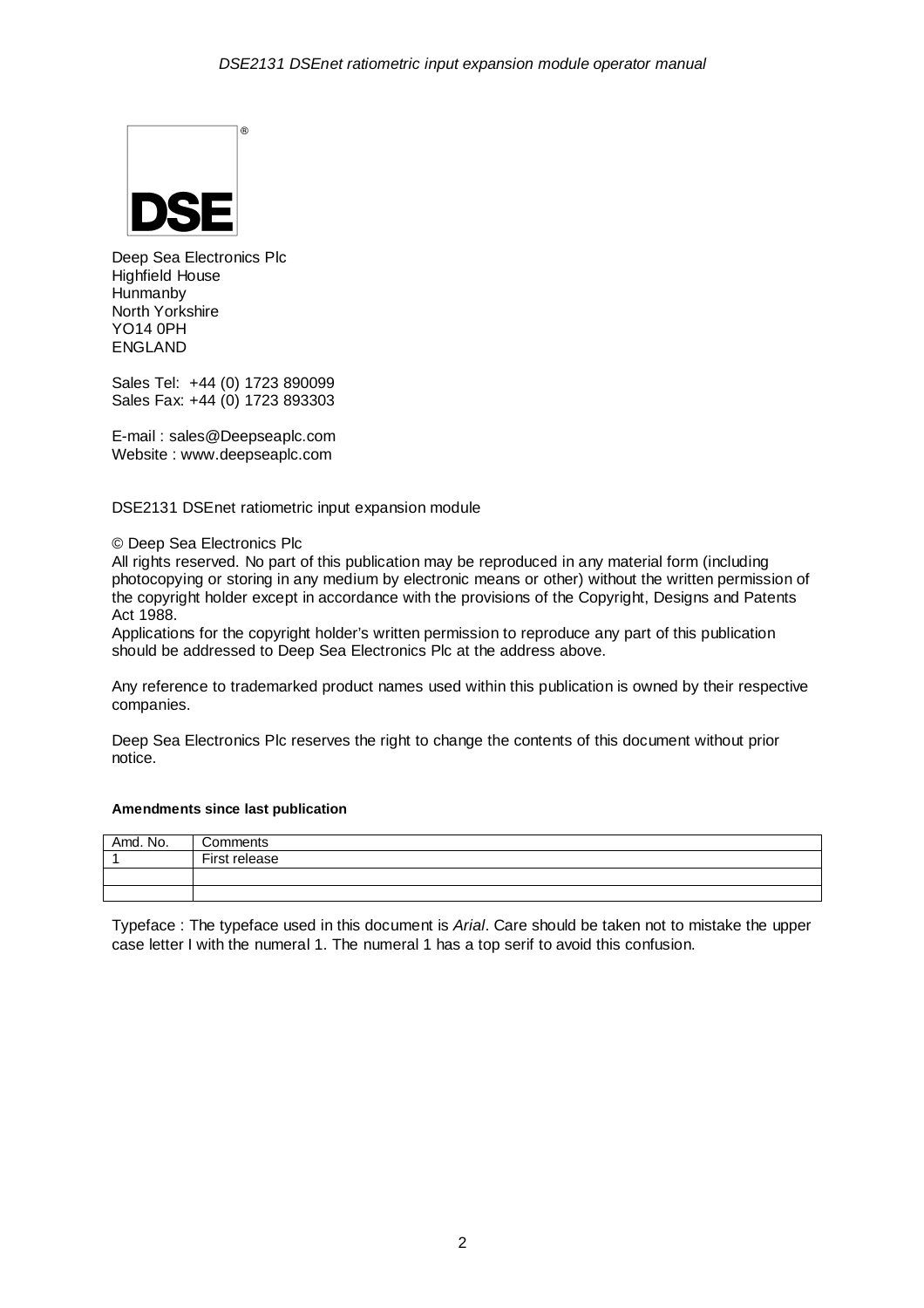## **Table of Contents**

| 1              |                                                                   |  |
|----------------|-------------------------------------------------------------------|--|
| $\mathbf{2}$   |                                                                   |  |
| 3 <sup>1</sup> | 3.1                                                               |  |
|                | 3.1<br>3.2                                                        |  |
|                | 3.3                                                               |  |
|                | 3.3.1                                                             |  |
|                | 3.3.2                                                             |  |
|                | 3.3.3                                                             |  |
|                | 3.3.4                                                             |  |
|                | 3.4                                                               |  |
|                | 3.5                                                               |  |
|                | 3.6                                                               |  |
|                |                                                                   |  |
|                | 4.1                                                               |  |
|                | 4.1.1                                                             |  |
|                | 412                                                               |  |
|                | 4.2<br>4.3                                                        |  |
|                |                                                                   |  |
|                | 5                                                                 |  |
|                | 5.1                                                               |  |
|                | 5.2                                                               |  |
| 6              |                                                                   |  |
| 7              |                                                                   |  |
| 8              |                                                                   |  |
|                |                                                                   |  |
| 9              |                                                                   |  |
|                | WEEE (WASTE ELECTRICAL AND ELECTRONIC EQUIPMENT) 11<br>9.1<br>9.2 |  |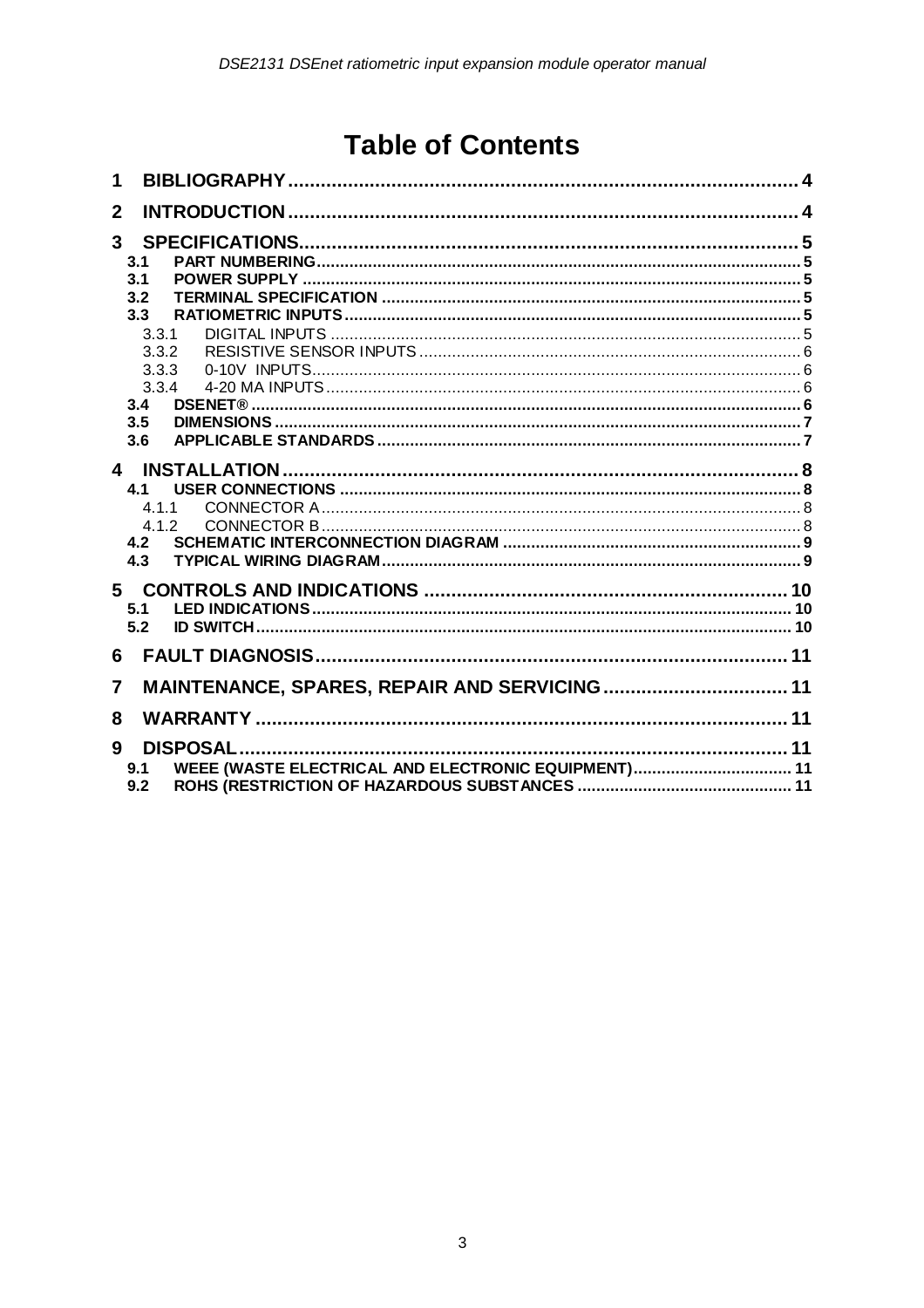## **1 BIBLIOGRAPHY**

This document refers to and is reffered to by the following DSE publications which can be obtained from the DSE website www.deepseaplc.com

|         | <b>DSE PART DESCRIPTION</b>               |
|---------|-------------------------------------------|
| 057-115 | 8610 operator manual                      |
| 057-119 | 8600 series configuration software manual |

## **2 INTRODUCTION**

This document details the installation requirements of the DSE2131 ratiometric input expansion module part of the DSEExtra® range of ancilliary devices.

The manual forms part of the product and should be kept for the entire life of the product. If the product is passed or supplied to another party, ensure that this document is passed to them for reference purposes.

This is not a controlled document. You will not be automatically informed of updates. Any future updates of this document will be included to the DSE website at www.deepseaplc.com

DSE2131 input expansion module is used in conjunction with supported DSE controllers to provide additional input functionality (10 'ratiometric' ). The inputs are configured in the 'host controller', the DSE2131 module is not itself configured apart from the 'ID switch'.

'Ratiometric' inputs can be configured in a number of ways to connect to digital switches, resistive sensors, 0-10 V signals or 4-20 mA signals.

For further details on configuring the 'host controller' you are referred to the relevant configuration software manual (refer to the section entitled Bibliography elsewhere in this document).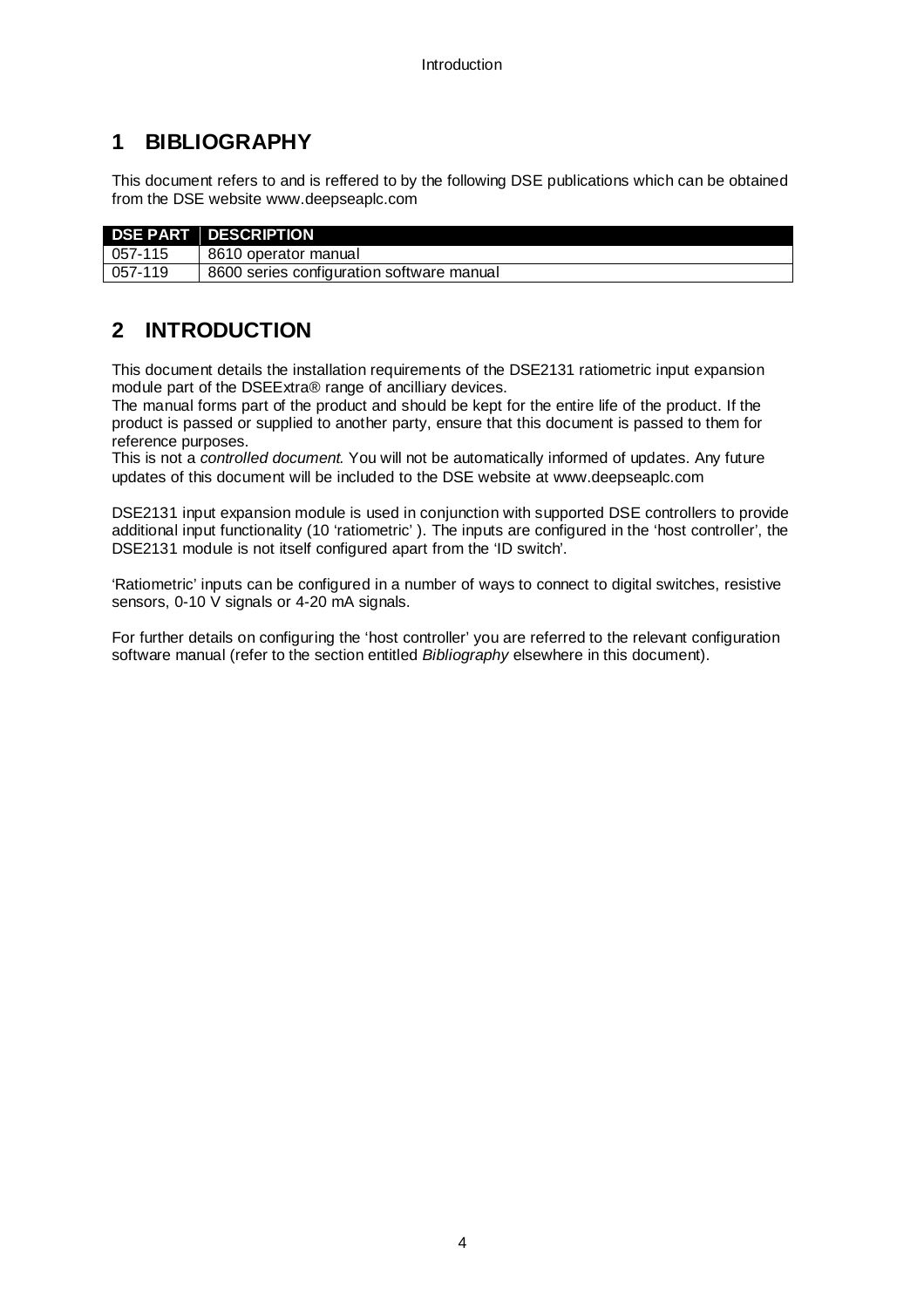## **3 SPECIFICATIONS**

### **3.1 PART NUMBERING**



At the time of this document production, there are no variants of this product and there have been no revisions of the module hardware.

### **3.1 POWER SUPPLY**

| Minimum supply voltage    | 8V continuous, 4V for up to 5 minutes.                            |
|---------------------------|-------------------------------------------------------------------|
| Cranking dropouts         | Able to survive 0V for 50mS providing the supply was at least 10V |
|                           | before the dropout and recovers to 5 volts afterwards.            |
| Maximum supply voltage    | 35V continuous (protection to 60V)                                |
| Maximum Operating current | 166mA at 12V, 80mA at 24V                                         |
|                           | Conditions: Ratiometric mode with $0\Omega$ on input              |
| Minimum Operating current | 70mA at 12V, 35mA at 24V                                          |
|                           | Conditions: 0-10V or 4-20mA mode                                  |

#### **3.2 TERMINAL SPECIFICATION**

| Connection type | Screw terminal, rising clamp, no internal spring |
|-----------------|--------------------------------------------------|
| Min cable size  | 0.5mm <sup>2</sup> (AWG 20)                      |
| Max cable size  | 2.5mm <sup>2</sup> (AWG 14)                      |

#### **3.3 RATIOMETRIC INPUTS**

#### **3.3.1 DIGITAL INPUTS**

| Arrangement             | Contact between input terminal and battery negative |
|-------------------------|-----------------------------------------------------|
| Low level threshold     | 2.1V minimum                                        |
| High level threshold    | 6.6V maximum                                        |
| Max input voltage       | +60V DC with respect to battery negative            |
| Min input voltage       | -24V DC with respect to battery negative            |
| Contact wetting current | 7mA typical                                         |
| Open circuit voltage    | 12V typical                                         |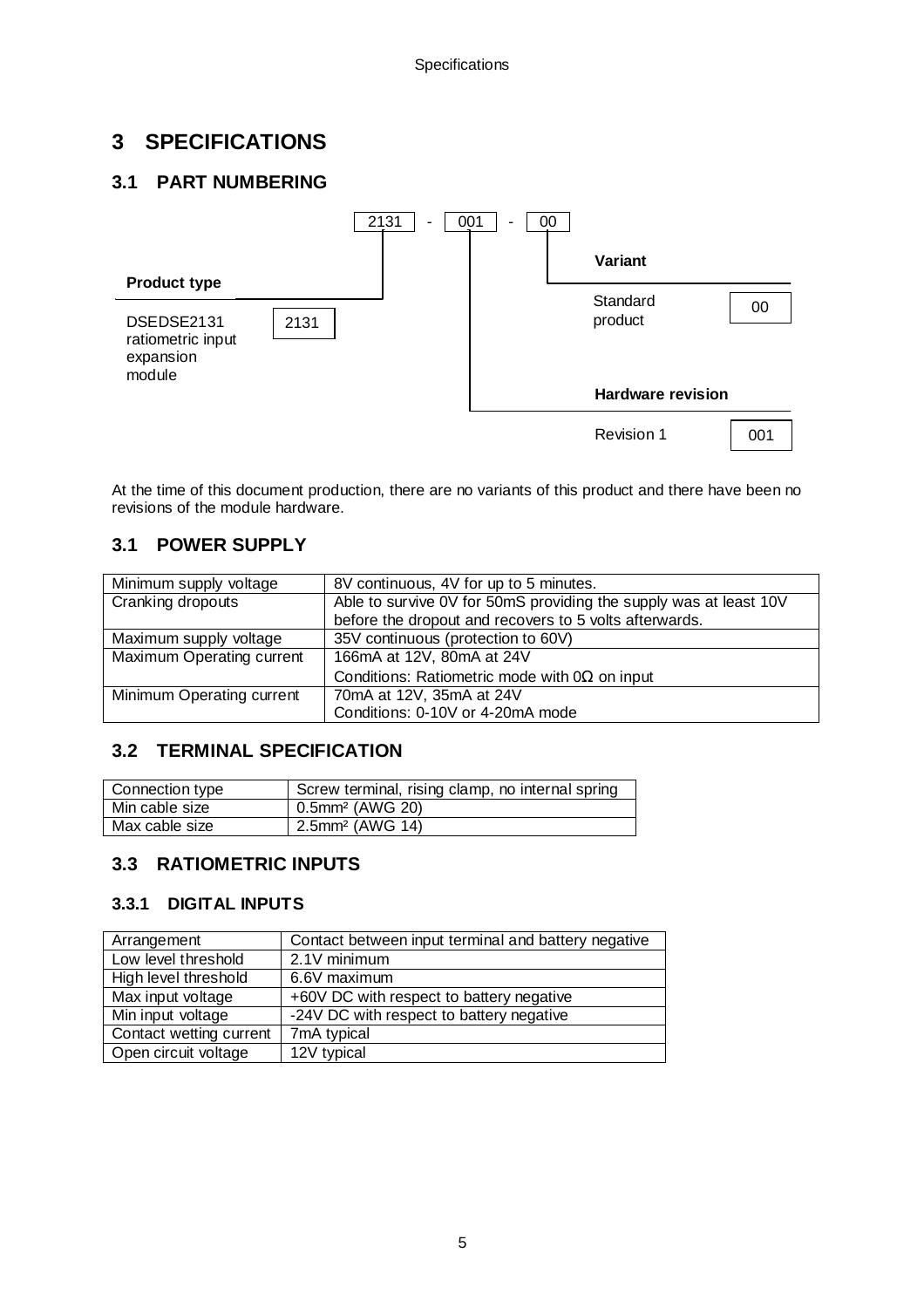#### **3.3.2 RESISTIVE SENSOR INPUTS**

| Arrangement                    | Differential resistance measurement input with individual common<br>terminals for each sensor input                                                                                          |
|--------------------------------|----------------------------------------------------------------------------------------------------------------------------------------------------------------------------------------------|
| Measurement current            | 9.3mA typical                                                                                                                                                                                |
| Full scale                     | $480\Omega$                                                                                                                                                                                  |
| Sensor fail                    | Values greater than full scale return an over range sentinel that may be<br>interpreted as sensor fail if appropriate (host controller dependant)                                            |
| Resolution                     | 1% of full scale                                                                                                                                                                             |
| Accuracy                       | ±-2% of full scale resistance, excluding transducer (sensor) error                                                                                                                           |
| Maximum common<br>mode voltage | 3V                                                                                                                                                                                           |
| Transducer<br>(sensor type)    | Configurable in host controller                                                                                                                                                              |
| Use with contacts              | Inputs may be used with a contact to ground providing the<br>corresponding common terminal is grounded. (ie can be used as digital<br>inputs if correctly configured in the host controller) |

#### **3.3.3 0-10V INPUTS**

Internal impedance  $\vert$  >10 kΩ

#### **3.3.4 4-20 MA INPUTS**

Internal sense resistor | 240 $\Omega$ 

#### **3.4 DSENET®**

DSEnet is the interconnection cable between the host controller and the expansion module(s) and must not be connect to any device other than DSE equipment designed for connection to the DSEnet.

| Cable type                     | Two core screened twisted pair                                      |
|--------------------------------|---------------------------------------------------------------------|
| Cable characteristic impedance | $120\Omega$                                                         |
| Recommended cable              | Belden 9841                                                         |
|                                | Belden 9271                                                         |
| Maximum cable length           | 1000m (1km) when using Belden 9841 or direct equivalent.            |
|                                | 500m (0.5km) when using Belden 9271 or direct equivalent.           |
| <b>DSEnet topology</b>         | Bus with no stubs (spurs)                                           |
| <b>DSEnet termination</b>      | 120 $\Omega$ . Fitted internally to host controller. Must be fitted |
|                                | externally to the 'last' expansion module by the customer.          |
| Maximum expansion modules      | Refer to host controller documentation                              |

**NOTE : As a termination resistor is internally fitted to the host controller, the host controller must be the 'first' unit on the DSEnet. A termination resistor MUST be fitted to the 'last' unit on the DSEnet. For connection details, you are referred to the section entitled 'typical wiring diagram' elsewhere in this document.**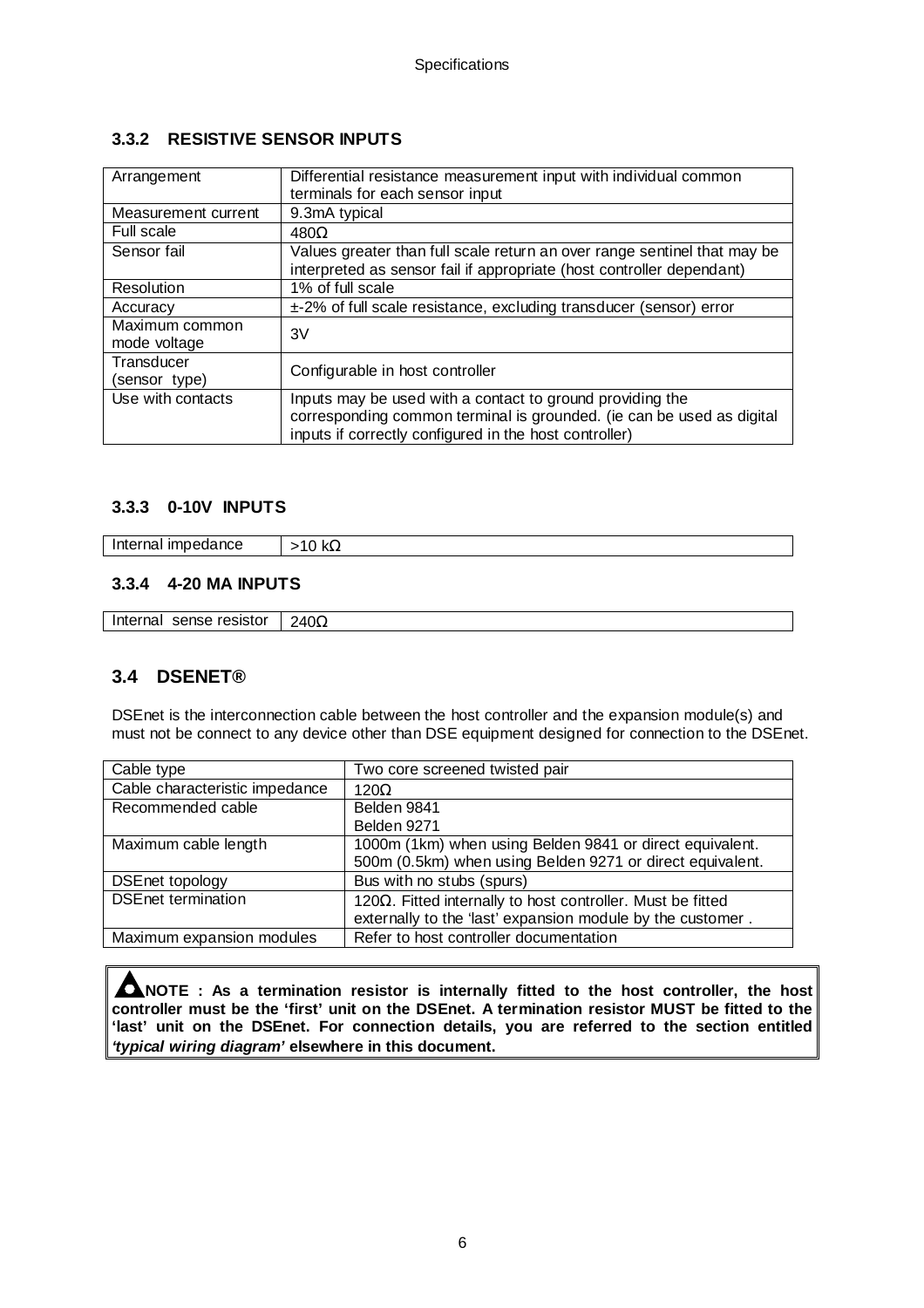### **3.5 DIMENSIONS**

| Overall size          | 164.6mm x 76.4mm x 48.9mm           |  |
|-----------------------|-------------------------------------|--|
|                       | $(6.48" \times 3.01" \times 1.93")$ |  |
| Weight                | 150g(0.6b)                          |  |
| Mounting type         | DIN rail or chassis mounting        |  |
| Din rail type         | EN 50022 35mm type only             |  |
| Mounting holes        | M4 clearance                        |  |
| Mounting hole centres | 152.37mm x 64.50mm                  |  |
|                       | $(6.00" \times 2.54")$              |  |



Dimensions in mm

 $48.9$ 

qщи

## **3.6 APPLICABLE STANDARDS**

| BS 4884-1:1992          | This document conforms to BS4884-1 1992 Specification for        |  |
|-------------------------|------------------------------------------------------------------|--|
|                         | presentation of essential information.                           |  |
| BS 4884-2:1993          | This document conforms to BS4884-2 1993 Guide to content         |  |
| BS 4884-3:1993          | This document conforms to BS4884-3 1993 Guide to presentation    |  |
| <b>BS EN 60068-2-1</b>  | $-30^{\circ}$ C (-22 $^{\circ}$ F)                               |  |
| (Minimum temperature)   |                                                                  |  |
| <b>BS EN 60068-2-2</b>  | +70 $\degree$ C (158 $\degree$ F)                                |  |
| (Maximum temperature)   |                                                                  |  |
| <b>BS EN 60950</b>      | Safety of information technology equipment, including electrical |  |
|                         | business equipment                                               |  |
| <b>BS EN 61000-6-2</b>  | <b>EMC Generic Immunity Standard (Industrial)</b>                |  |
| <b>BS EN 61000-6-4</b>  | <b>EMC Generic Emission Standard (Industrial)</b>                |  |
| <b>BS EN 60529</b>      |                                                                  |  |
| (Degrees of protection  | IP <sub>21</sub>                                                 |  |
| provided by enclosures) |                                                                  |  |
| <b>UL508</b>            |                                                                  |  |
| <b>NEMA</b> rating      | Enclosure type 1 (indoor use only)                               |  |

In line with our policy of continual development, Deep Sea Electronics, reserve the right to change specification without notice.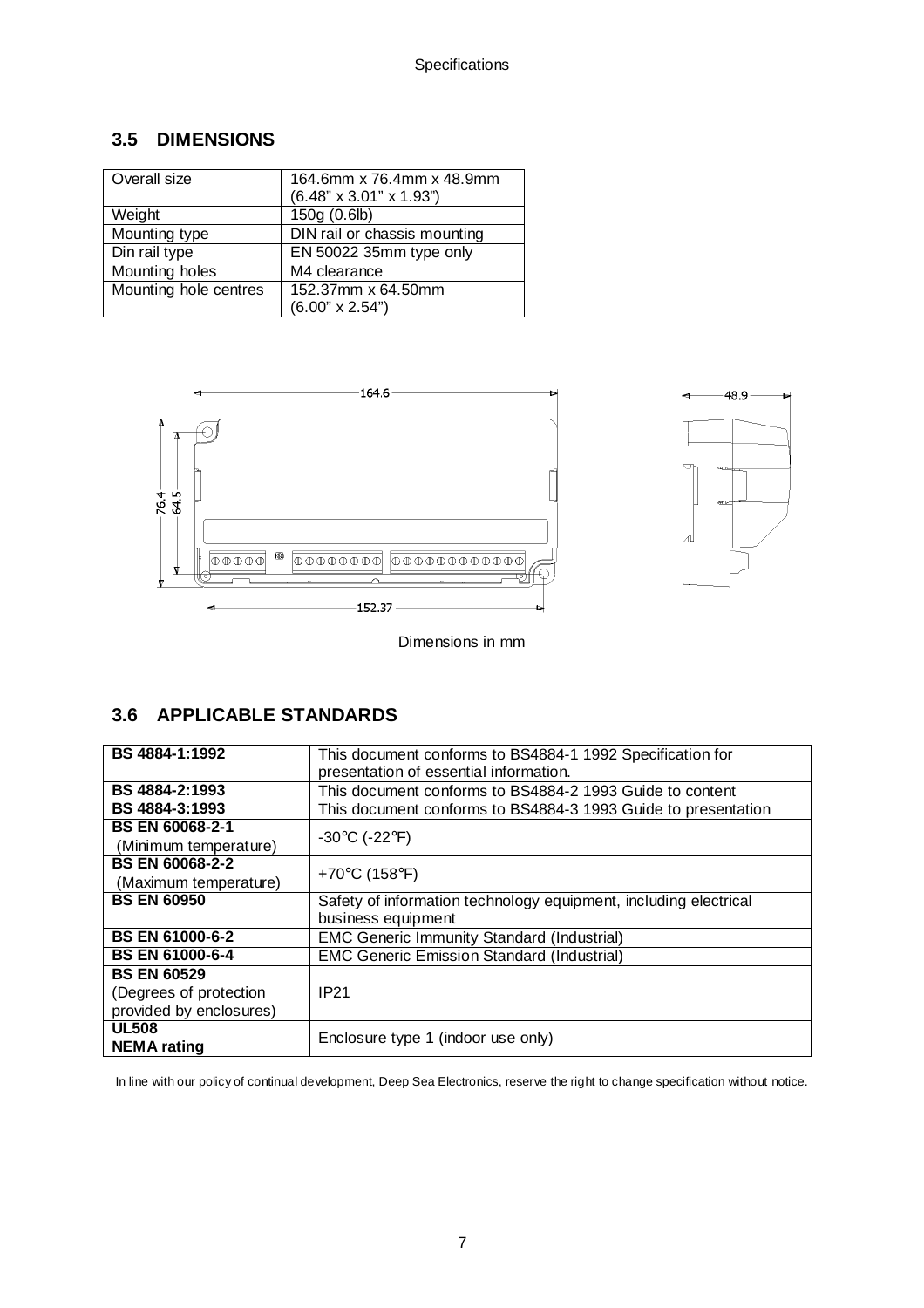## **4 INSTALLATION**

The DSE2131 is designed to mounted within a control panel, either on the panel DIN rail utilising the integral mounts, or chassis mounted, utilising the mounting holes. For dimension and mounting details, see the section entitled Specification, Dimensions elsewhere in this document.

#### **4.1 USER CONNECTIONS**

#### **4.1.1 CONNECTOR A**

| Terminal Function |                    | Recommended size              | <b>Notes</b>       |
|-------------------|--------------------|-------------------------------|--------------------|
|                   | DC supply positive | $1.0$ mm <sup>2</sup> (AWG18) |                    |
|                   | DC supply negative | $1.0$ mm <sup>2</sup> (AWG18) |                    |
|                   | Screen             |                               | DSEnet only        |
|                   |                    | $0.5$ mm <sup>2</sup> (AWG20) | <b>DSEnet only</b> |
|                   |                    | 0.5mm <sup>2</sup> (AWG20)    | <b>DSEnet only</b> |

#### **4.1.2 CONNECTOR B**

See typical wiring diagram for connection options.

| Terminal        | Function            | Recommended size           |
|-----------------|---------------------|----------------------------|
| 6               | Ratiometric input A | 0.5mm <sup>2</sup> (AWG20) |
| $\overline{7}$  | Ratiometric input A | 0.5mm <sup>2</sup> (AWG20) |
| 8               | Ratiometric input B | 0.5mm <sup>2</sup> (AWG20) |
| 9               | Ratiometric input B | 0.5mm <sup>2</sup> (AWG20) |
| 10              | Ratiometric input C | 0.5mm <sup>2</sup> (AWG20) |
| 11              | Ratiometric input C | 0.5mm <sup>2</sup> (AWG20) |
| 12              | Ratiometric input D | 0.5mm <sup>2</sup> (AWG20) |
| 13              | Ratiometric input D | 0.5mm <sup>2</sup> (AWG20) |
| 14              | Ratiometric input E | 0.5mm <sup>2</sup> (AWG20) |
| $\overline{15}$ | Ratiometric input E | 0.5mm <sup>2</sup> (AWG20) |
| 16              | Ratiometric input F | 0.5mm <sup>2</sup> (AWG20) |
| 17              | Ratiometric input F | 0.5mm <sup>2</sup> (AWG20) |
| $\overline{18}$ | Ratiometric input G | 0.5mm <sup>2</sup> (AWG20) |
| 19              | Ratiometric input G | 0.5mm <sup>2</sup> (AWG20) |
| 20              | Ratiometric input H | 0.5mm <sup>2</sup> (AWG20) |
| 21              | Ratiometric input H | 0.5mm <sup>2</sup> (AWG20) |
| 22              | Ratiometric input i | 0.5mm <sup>2</sup> (AWG20) |
| 23              | Ratiometric input I | 0.5mm <sup>2</sup> (AWG20) |
| 24              | Ratiometric input J | 0.5mm <sup>2</sup> (AWG20) |
| 25              | Ratiometric input J | 0.5mm <sup>2</sup> (AWG20) |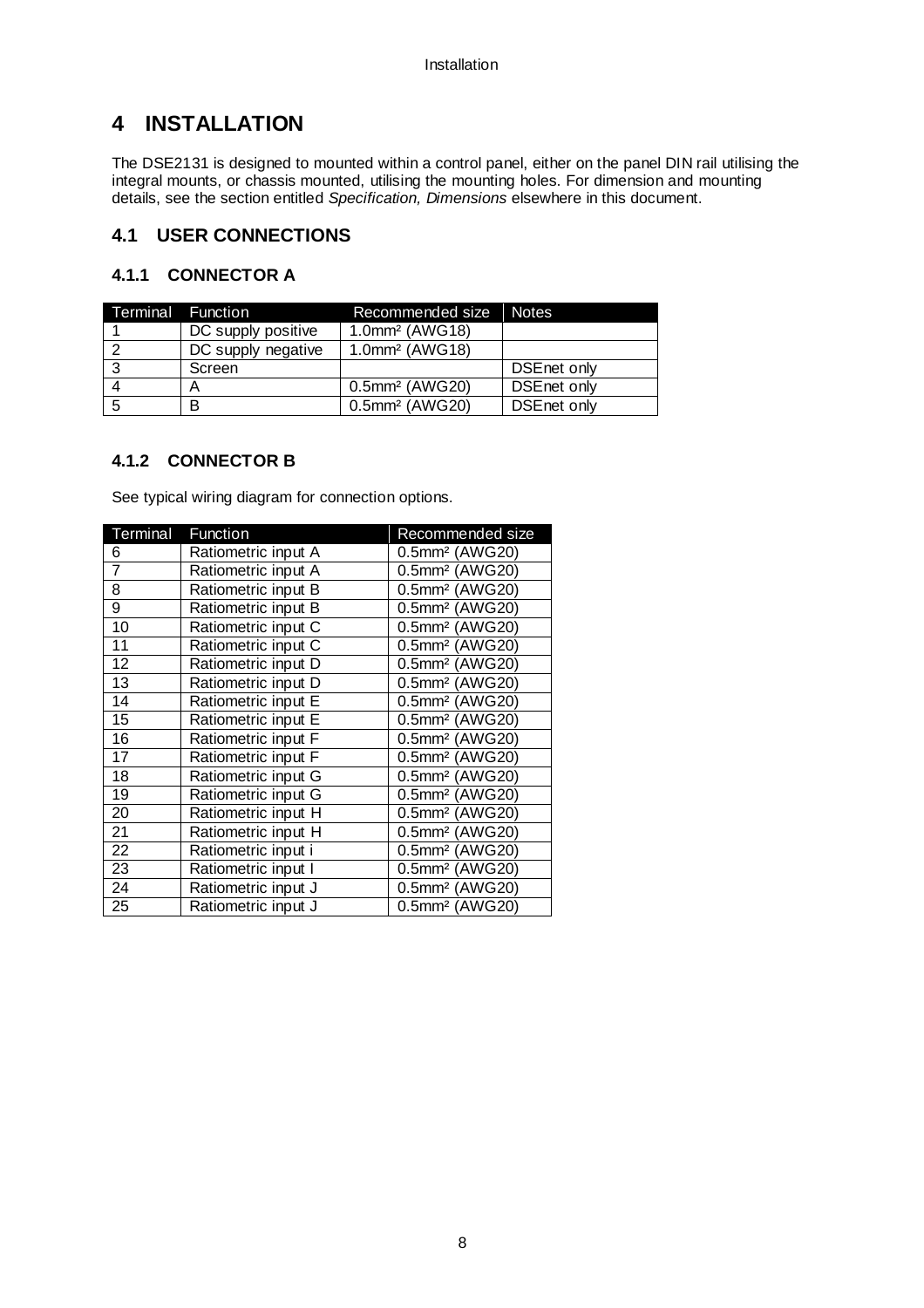#### **4.2 SCHEMATIC INTERCONNECTION DIAGRAM**



NOTE 2 AS A TERMINATING RESISTOR IS<br>INTERNALLY FITTED TO THE<br>HOST CONTROLLER, THE HOST<br>CONTROLLER MUST BE THE FIRST UNIT ON THE DSEnet

NOTE 3 A 120 DHM TERMINATION<br>RESISTOR MUST BE FITTED TO<br>THE LAST UNIT ON THE DSEnet

## **4.3 TYPICAL WIRING DIAGRAM**





**ANOTE : Configuration of the inputs is performed in the host controller.**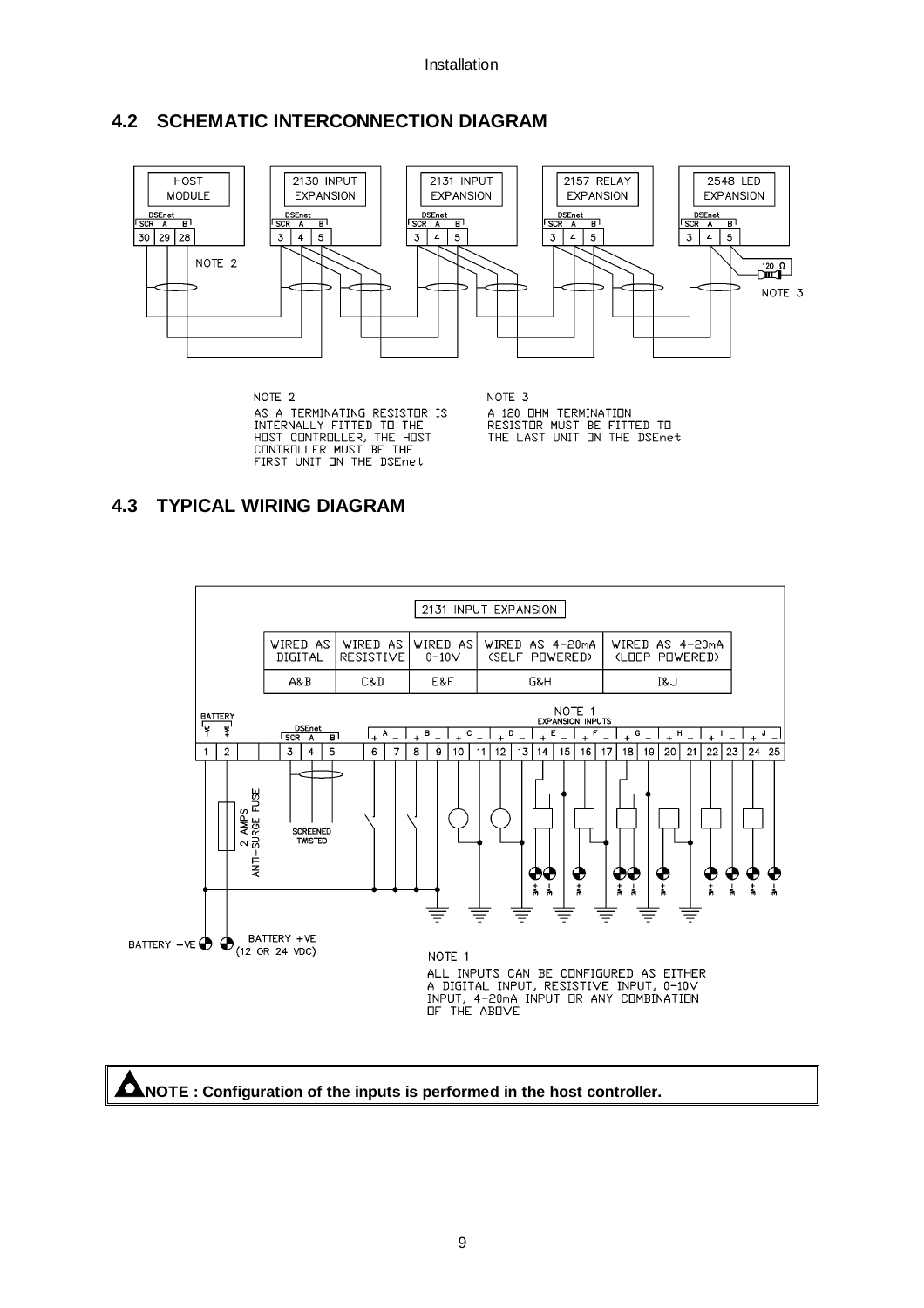## **5 CONTROLS AND INDICATIONS**



## **5.1 LED INDICATIONS**

| Function             | <b>Colour</b> | Action                                                           |  |
|----------------------|---------------|------------------------------------------------------------------|--|
| Power on / Link lost | <b>RED</b>    | Steady when DC supply is connected and data is being received    |  |
|                      |               | from the host controller.                                        |  |
|                      |               | Flashing when the DC supply is connected and the data connection |  |
|                      |               | to the host controller is not operating.                         |  |

## **5.2 ID SWITCH**

The rotary ID switch is used to select the 'Identification' of the DSE2131 expansion module as the host controller is capable of giving instructions to a number of DSE2131 expansion modules at the same time. Consult the relevant module's operating instructions for further details on number of supported expansion units (refer to the section entitled Bibliography elsewhere in this document).

The enclosure cover must be unclipped and removed to gain access to the switch. The switch should be operated using a small screwdriver and set to match the required ID.

**ANOTE : The ID must be set to be a unique number, different from the ID of any other DSE2131 input expansion module connected on the DSEnet. The ID of the DSE2131 will not interfere with the ID of any other type of expansion module. For instance it's OK to have a DSE2131 with ID1 and a 2157 with ID1. As the two modules are different type**